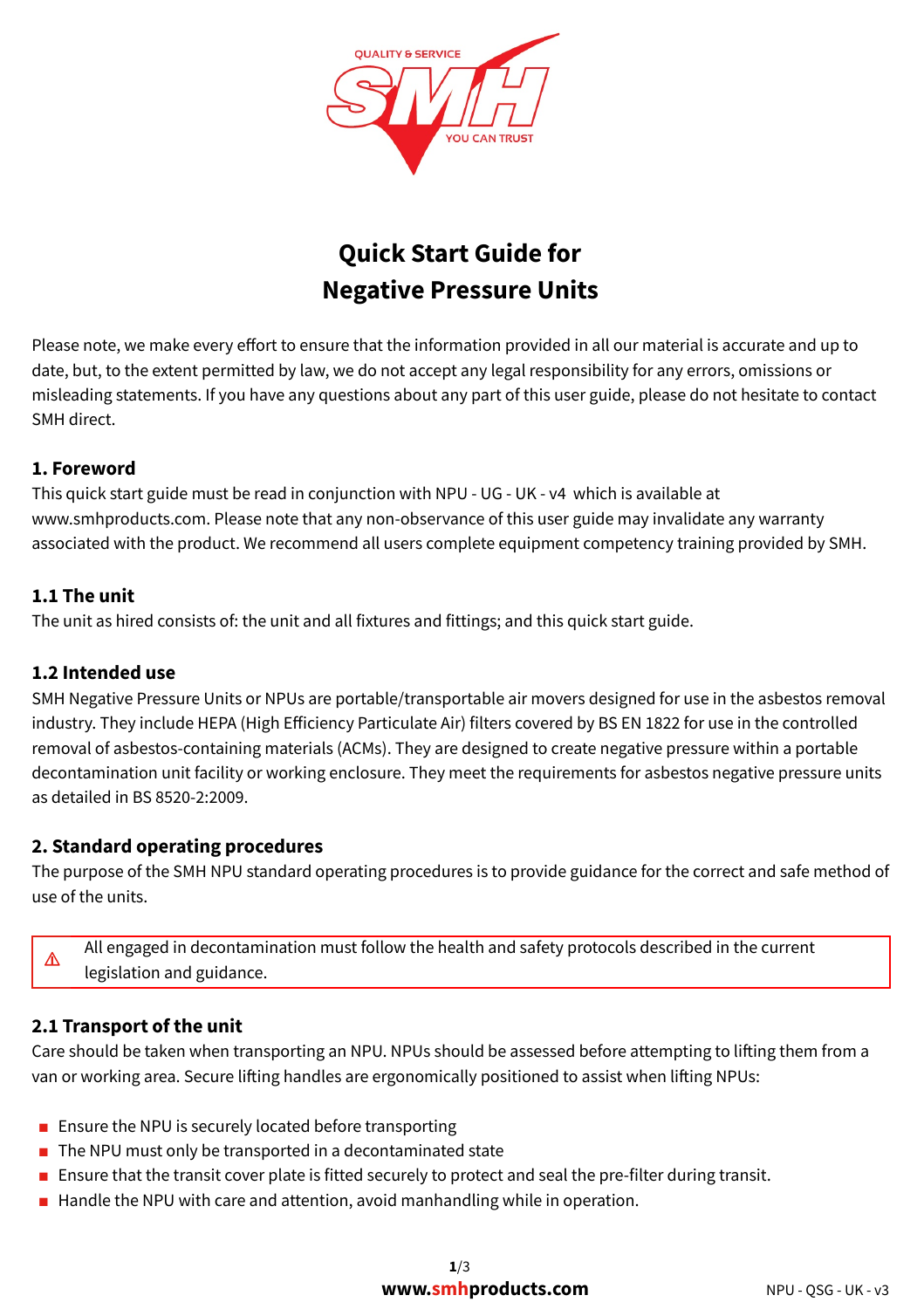## 2.2 Set-up of the unit

- The unit must be placed on hardened, vibration-free floor
- **The unit should be used indoors and kept dry and within a temperature range of +5<sup>o</sup>C +40<sup>o</sup>C.**

#### 2.2.1 Running of the unit

- $\triangle$  The NPU must not be left running when unattended
- The NPU will require a 110v or 230v power supply rated to at least 16A.
- Extend the NPU supply cable and plug it into the mains outlet.
- With the cover plate attached, turn on the NPU using the rocker switch located on the NPU body. Remove the cover plate when the unit is running to prevent possible fibre release.
- Remove the cover plate by unclipping the NPU over centre clips. If necessary, switch off the NPU to reduce the suction on the pressure plate. Remove the plate and turn the NPU back on.
- Ensure that a clean pre-filter is fitted to the NPU and that it has been taped into place.
- Check that the manometer reading on the unit is within its safe operating pressure. The manometer is colour coded to indicate its safe working pressure.
- The NPU can now be attached to an enclosure wall and fitted with ducting to extract to atmosphere where necessary. There is also the option of using a spigot plate and roving filter box for remote extraction..
- When the NPU has been installed, ensure that the brakes are applied on the castors of the NPU to prevent any movement.
- The use of ancillary items such as roving heads or exhaust ducts can significantly reduce the airflow through an NPU, which in turn will reduce the negative pressure within the enclosure. RR988 HSL research project estimates a 1% drop in volume airflow rate for each metre of 355mm ducting used. Attach the flexible ducting using a suitable clip or tape to secure it to the spigot plate.
- To attach ducting to the NPU, attach the NPU spigot plate to the NPU using its original strikes and over centre clips or by using PCL tape. The pre-filter should be installed into the roving head filter housing – it is not advisable to use 2 pre-filters.
- Pre-filters should be changed regularly and only under controlled conditions. When the NPU is taped to an enclosure, cut the pre-filter out of the NPU. Fit a new pre-filter and seal it with PCL tape. Dispose of the dirty pre-filter as asbestos waste.
- Before an NPU is removed from the enclosure, ensure that a clean pre-filter has been fitted.
- Seal the NPU transit cover plate to prevent fibre release during transport.
- Hired NPUs must be returned clean and free from any dust or debris.
- NPUs used in the control of asbestos-containing materials must be serviced at least once every six months by a competent person to ensure it is working to its design specification.

## 2.3 Shut down of the unit

⚠ Individual units may have power supply procedures that differ from the below. Please ensure you have read any annexes to the User Guide and if you have any questions, please check with SMH before using the unit.

- Ensure that a clean pre-filter is fitted to the NPU and that it has been taped into place.
- Seal the NPU using the transit cover plate to prevent fibre release during transport.
- Turn off and unplug the unit.

## 2.3.1 Storage of the unit

- Avoidance of extremes of temperature, damp conditions and/or dusty conditions..
- The unit must only be stored in a decontaminated state.